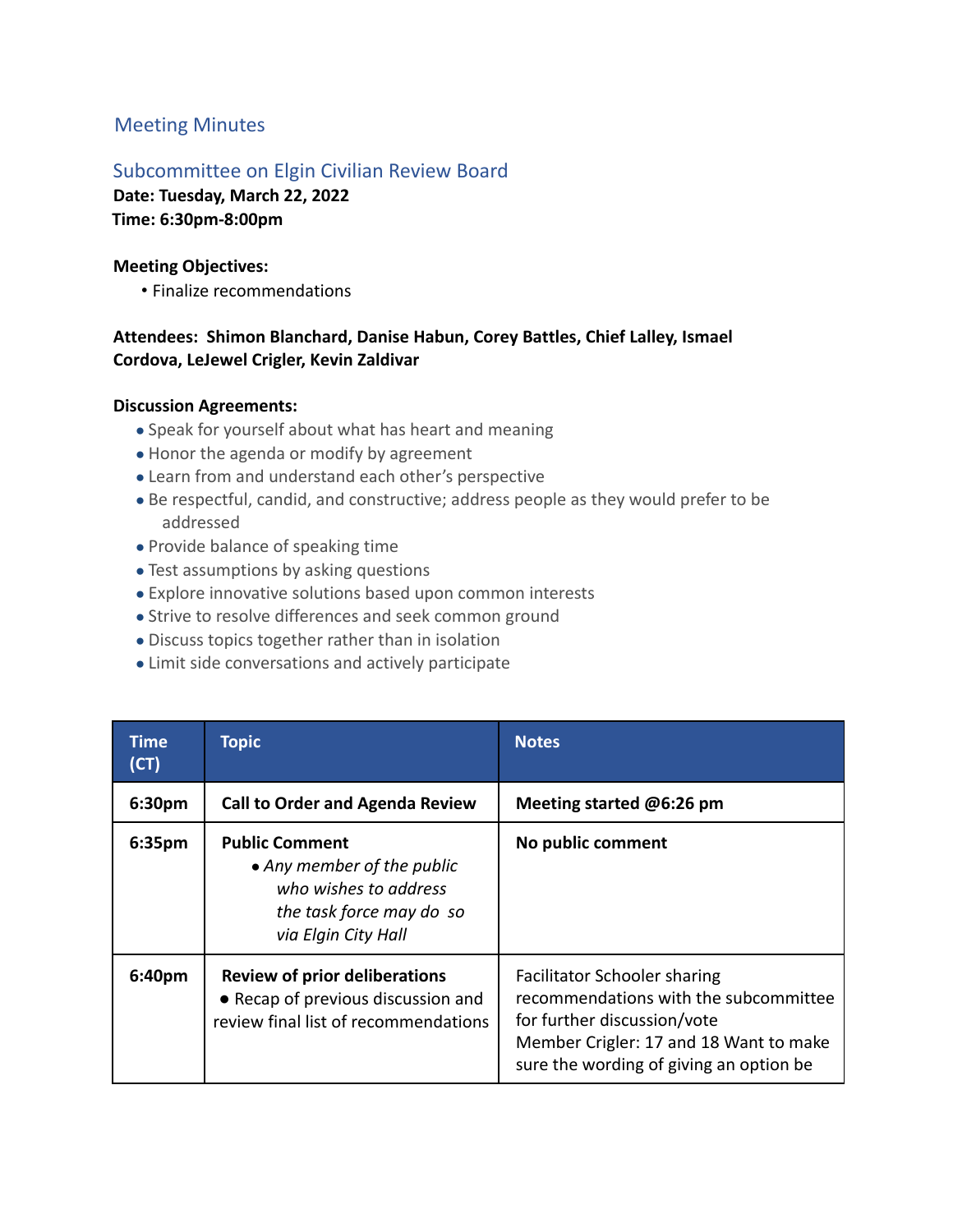|  | highlighted.<br>Habun: This ties into what Lejewell said I<br>prefer the word shall in each of the<br>recommendation                                                                                                                                             |
|--|------------------------------------------------------------------------------------------------------------------------------------------------------------------------------------------------------------------------------------------------------------------|
|  | Member Ismael stated when voting in the<br>full Task Force they are voting n numbers<br>individually not the whole document                                                                                                                                      |
|  | Member Battles: 4 and 21 I don't know<br>about the age where we end up?                                                                                                                                                                                          |
|  | Facilitator Larry eminded the<br>subcommittee that they voted on 18 a<br>desire to have a young adult 18-25 year<br>old.                                                                                                                                         |
|  | Member Battles shared 21 Subpoena was<br>a tough one. Where did we end up?                                                                                                                                                                                       |
|  | Member Cordova clarified the age the<br>terminology was: if you are eligible to<br>vote you should be able to serve. 3 no<br>more than 5 members should reside in<br>whatever area. Need to be specific to the<br>City of Elgin and not unincorporated<br>Elgin. |
|  | Facilitator Larry: No objections to that.                                                                                                                                                                                                                        |
|  | Member Habun: stated that on the<br>recommendation of the age of 21 we took<br>a roll call vote and Shimon was the only<br>objection 4 to 1 vote.                                                                                                                |
|  | Member Cordova asked shall retain the<br>right to air concerns                                                                                                                                                                                                   |
|  | Facilitator Larry stated that they were<br>Trying to figure out if the chief<br>recommendation of discipline was<br>different from the chief, and the chief will<br>return to the CRB to discuss.                                                                |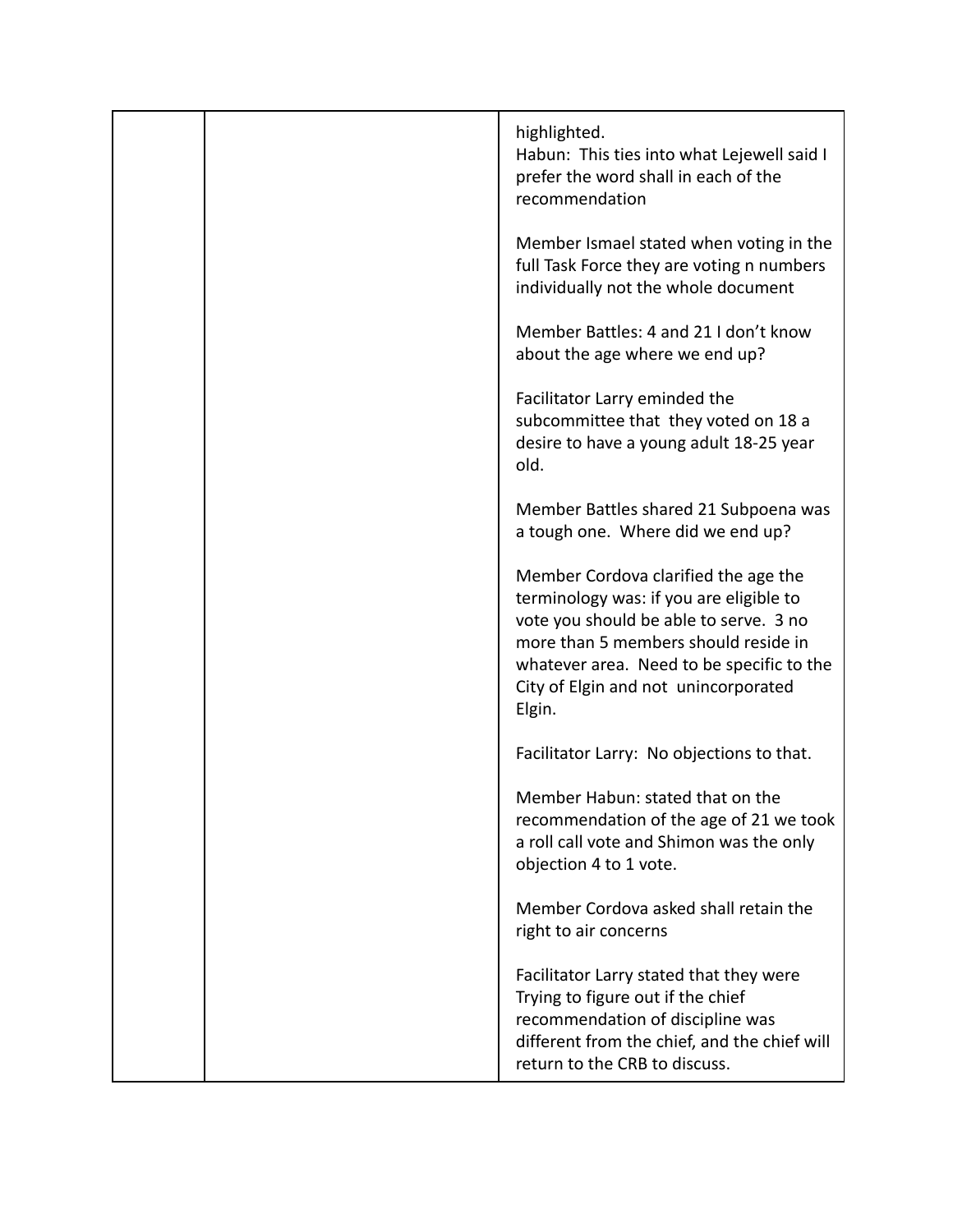|  | Member Habun stated that the CRB<br>should have the right to be transparent<br>about what happens including going to<br>the City Council. It was more about<br>transparency if it was a disagreement.                                                                                 |
|--|---------------------------------------------------------------------------------------------------------------------------------------------------------------------------------------------------------------------------------------------------------------------------------------|
|  | Cordova: The language I will change the<br>wording to the right to address concerns<br>publicly or verbally and ensure members<br>are protected.                                                                                                                                      |
|  | Member Crigler has concerns about airing<br>thoughts electronically, via social media. I<br>don't think that is professional. Maybe go<br>to the newspaper or Council. Need to be<br>a body that people can trust in. That<br>should be the only outlet.                              |
|  | Member Cordova stated that we're a<br>public body and it doesn't refrain us from<br>posting about it. Electronically<br>incorporates any emails to council.                                                                                                                           |
|  | Member Cordova suggested to change air<br>to address and remove the publicly<br>electronic, etc.                                                                                                                                                                                      |
|  | Chief Lalley: CRB will have access to<br>private information. Something needs to<br>be put in there that protects the people<br>that come forward. It's more about the<br>complainant's name not attached. The<br>Legal Department can take a look and<br>draft some language to use. |
|  | Member Blanchard stated the the<br>subcommittee wants the CRB to have the<br>ability to speak and it should be a<br>platform for them to do that. To get some<br>resolution.                                                                                                          |
|  | Member Habun stated that members<br>should maintain the privacy and                                                                                                                                                                                                                   |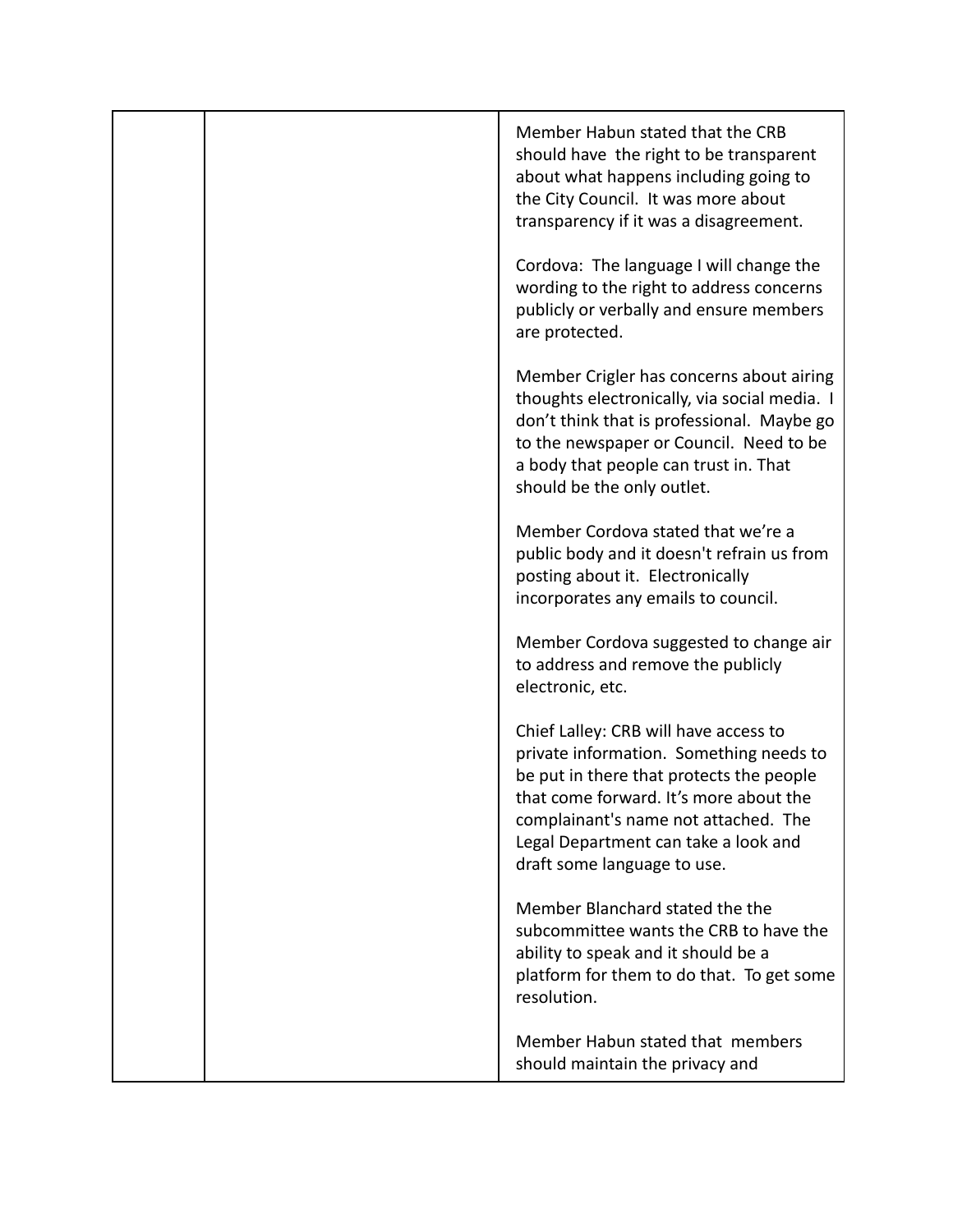|  | confidentiality of all parties involved in<br>the investigation.                                                                                                                                                                                                                                                                                                                        |
|--|-----------------------------------------------------------------------------------------------------------------------------------------------------------------------------------------------------------------------------------------------------------------------------------------------------------------------------------------------------------------------------------------|
|  | Member Cordova states that he agrees<br>with maintaining privacy. I would like to<br>incorporate how you go about removing<br>someone. If we don't move forward with<br>that I'm ok. We decided on signing a<br>NDA. I don;t want to restrict people from<br>voicing their opinions                                                                                                     |
|  | Member Habu recommends that when<br>there are statements that are made by a<br>commission it is whoever is Chair will be<br>the person who makes the statement. 21<br>adjusted                                                                                                                                                                                                          |
|  | Facilitator Larry reminded the<br>subcommittee that the slide deck from<br>Powell does reference this. A formal<br>report from the CRB to Council. The idea<br>that the Board as a body felt if the Chief's<br>decision was improper can communicate<br>that in a report to council.                                                                                                    |
|  | Member Crigler states that she hears<br>what Ismael is saying about<br>disagreement with the Chief's overall<br>decision. They should be able to address<br>certain concerns. I agree with Ismael. I'm<br>thinking there has to be a set aside where<br>the CRB can sit down after being outside<br>of the city council in a special meeting to<br>address concerns to discuss further. |
|  | Facilitator Larry suggested that the<br>subcommittee try to create a process by<br>which it occurs rather than saying anyone<br>can talk about this. Let's provide a way<br>the CRB can convey to gain attention of<br>the people that have the influence over it.                                                                                                                      |
|  | Chief Lalley agrees that the language is                                                                                                                                                                                                                                                                                                                                                |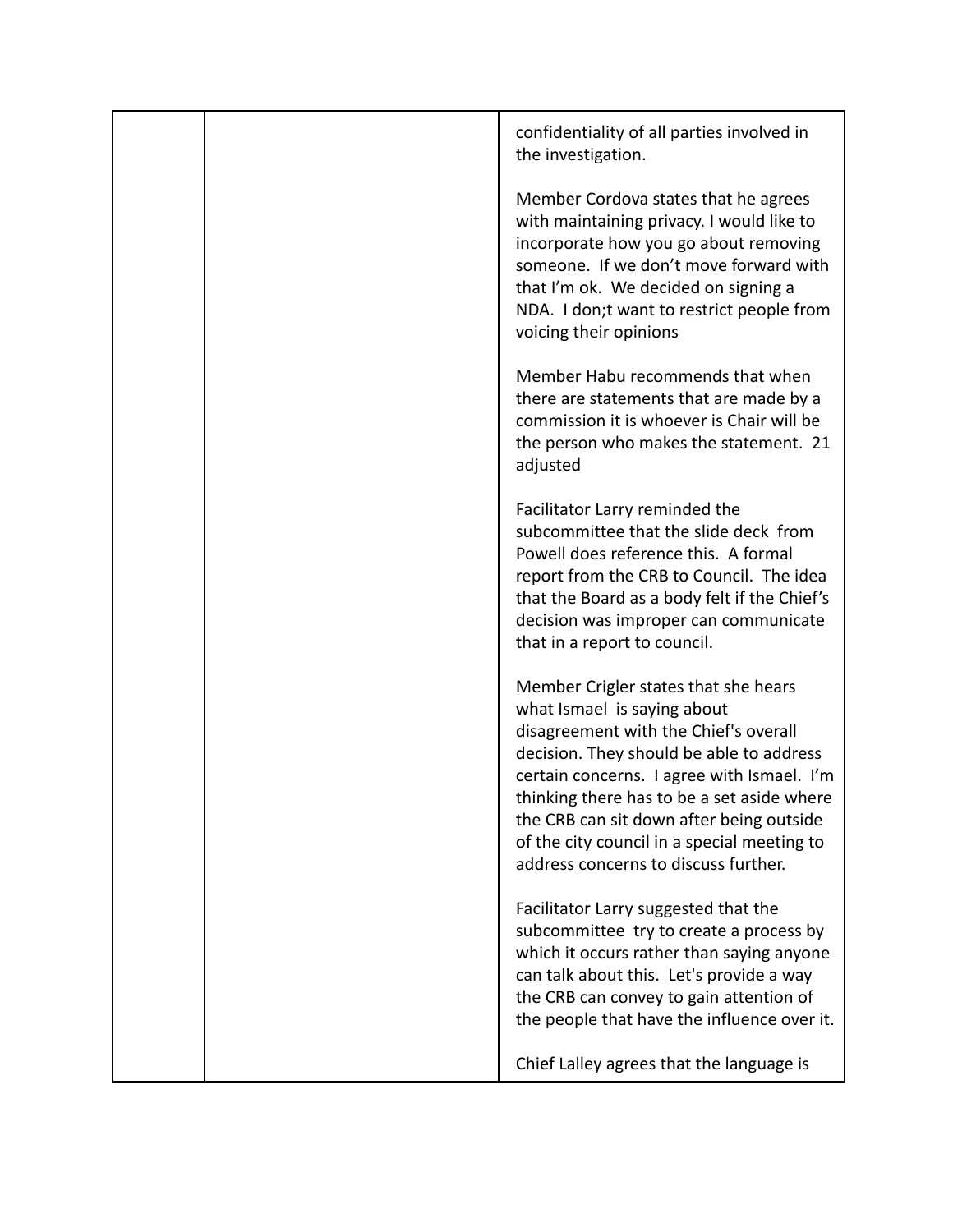|  | complete. She got it to the core and the<br>legal team can look further.<br>The core is there is a high profile case<br>and this is where we're at. Just a case<br>status. Keep the community involved.                                          |
|--|--------------------------------------------------------------------------------------------------------------------------------------------------------------------------------------------------------------------------------------------------|
|  | Facilitator Larry ook language from the<br>slide deck from Powell.                                                                                                                                                                               |
|  | Chief Lalley states the Civilian Review<br>Board goes to City Council and needs to<br>state that I provide information on why I<br>disagreed.                                                                                                    |
|  | Member Cordova has a Recommendation<br>on individual running for office.                                                                                                                                                                         |
|  | Member Crigler said You can't use the<br>office as points to run.                                                                                                                                                                                |
|  | Cordova: If you are running for office at<br>any point you can't be on the CRB or you<br>can't use CRB to promote your candidacy.                                                                                                                |
|  | Crigler: If you are currently in the process<br>if you're on the board and want to run you<br>have to complete your run with the CRB.<br>There is going to be a lot of information<br>given. I don't think CRB should be used to<br>get elected. |
|  | Member Cordova suggested Including<br>language about replacement members.<br>They can remove themselves temporarily if<br>they want to run. What happens if/when<br>they are appointed. They must withdraw<br>from the CRB.                      |
|  | Member Habun suggests that candidates<br>running for office should not be considered<br>for the CRB. If someone is on the CRB and<br>decides to run I do not use any experiences<br>from the CRB for leverage.                                   |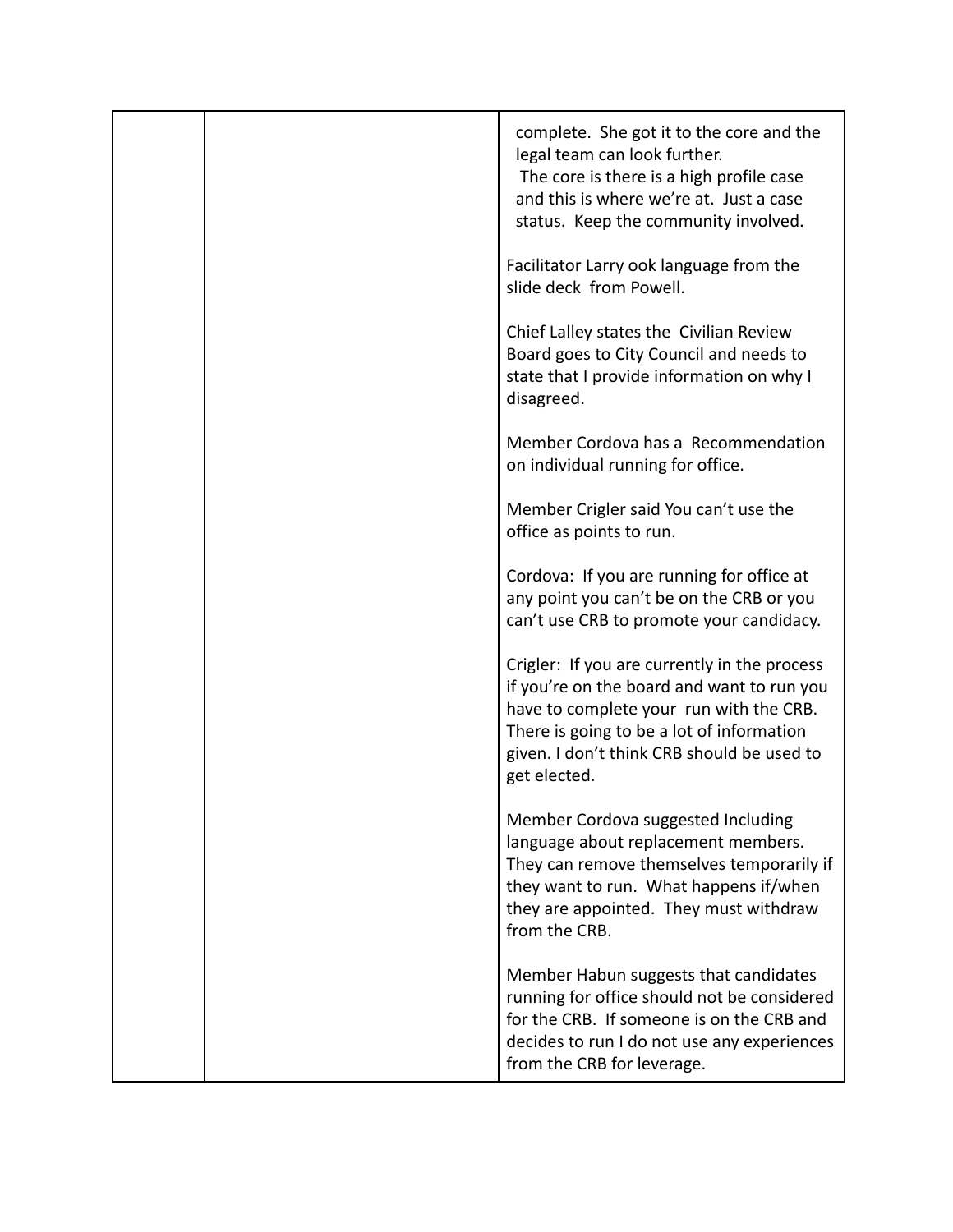|           |                                    | Member Cordova suggested bringing this<br>to the entire Task Force to be voted on<br>Facilitator Larry stated that he will pull<br>language that the City has from other<br>boards and circulate it and if you want to<br>change you can. Removal/resignation pull<br>language from other City of Elgin Boards.<br>Currently there isn't a subpoena in place.<br>Chief Lalley explains we have the power to<br>subpoena criminal cases that are not in the<br>criminal process. We don't subpoena<br>people. It's their voice if they want to<br>speak to us. We can reach out to people<br>who the CRB recommends us to reach out<br>to.<br>Facilitator Larry suggested looking at other<br>boards in regards to this. Any concerns?<br>Agreed by subcommittee. |
|-----------|------------------------------------|------------------------------------------------------------------------------------------------------------------------------------------------------------------------------------------------------------------------------------------------------------------------------------------------------------------------------------------------------------------------------------------------------------------------------------------------------------------------------------------------------------------------------------------------------------------------------------------------------------------------------------------------------------------------------------------------------------------------------------------------------------------|
| 7:00pm    | <b>Finalize recommendations</b>    |                                                                                                                                                                                                                                                                                                                                                                                                                                                                                                                                                                                                                                                                                                                                                                  |
| $7:55$ pm | Recap and discussion of next steps | Send entire recommendations to<br>the Task Force<br>Send process on voting, it's a<br>suggested path<br>Categorize the recommendations<br><b>Next meeting TBD. to conclude</b><br>recommendations but we need to<br>make sure we are meeting<br>deadlines.<br>April 7th possibly in person<br>meeting.<br>Who will present to the full Task<br><b>Force Habun and Crigler</b><br><b>Possible Meeting April 4</b><br>Meeting adjourned @8:01pm                                                                                                                                                                                                                                                                                                                    |